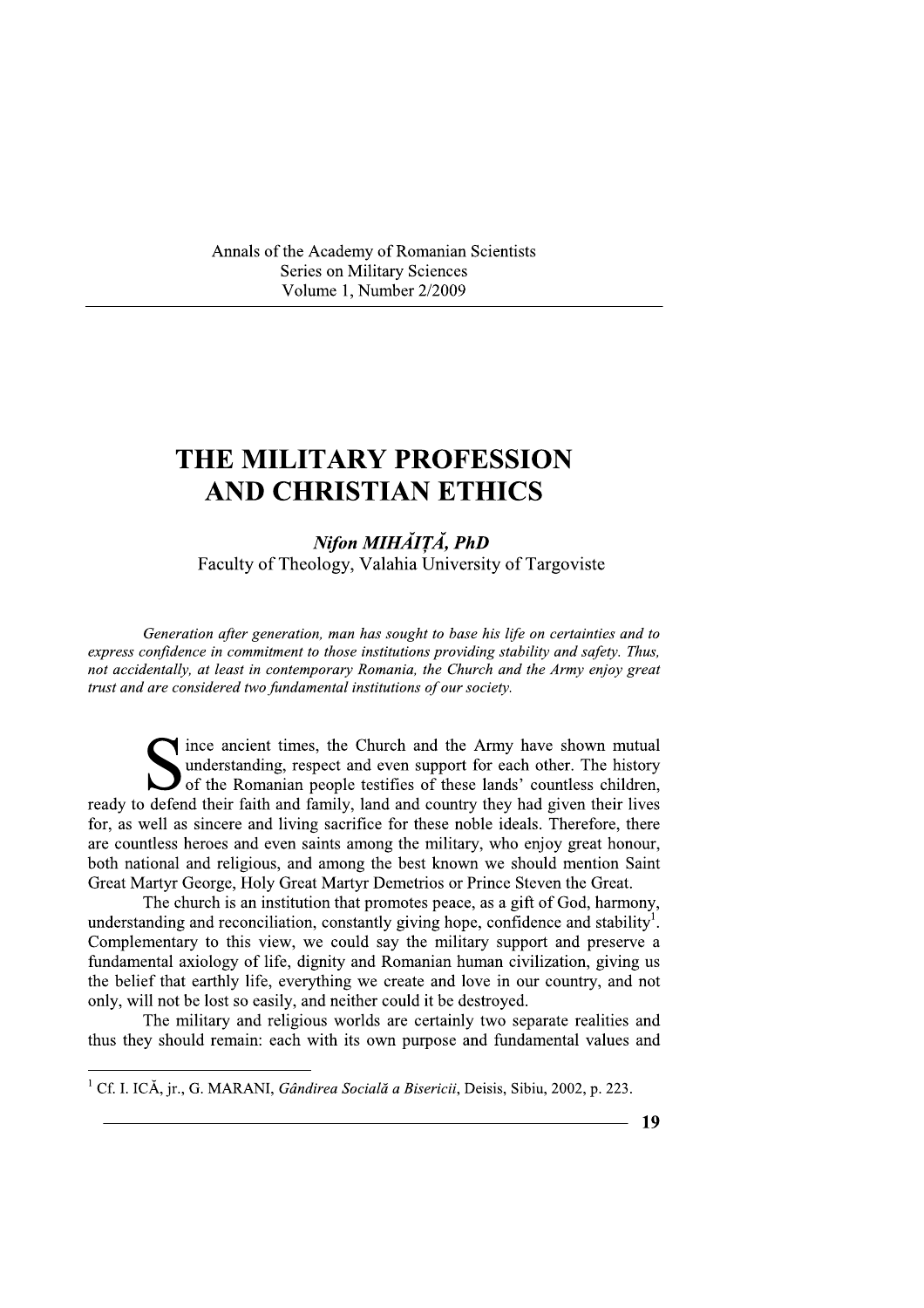### Nifon MIHĂIȚĂ, PhD

carrying both visions. But the believer and the citizen shall merge into the same person and each person must be aware of both of her/his religious responsibilities and the responsibilities regarding the defence of national values. Therefore, between these two realities there must be natural collaboration, deprived of any complex and demystified, to serve man best, that is, the Romanian and the Christian, integrally.

Our history is one of suffering and sacrifice, but also of the accomplishments and generous elevation, and the Church and the Army have often been the catalysts of these elevations. If we look into the history of our nation, we will easilynotice that when many symbols or institutions have collapsed, before the pressure of history, both the Church and the Army have remained the banners of our unbroken confidence and hope.

Equally notably, some could even raise the question: Does the military profession, which supports defence readyness, that is for war, not come to grasps with the precepts of the Scripture, the Christian ethics, which recommends promotion and protection of life and the commandment: "do not kill"; is there a permanence of Christian teaching about human life and society?<sup>2</sup>

The Christian ethics, based on the teachings of Jesus Christ the Saviour, our divine Master, promotes respect for life, defence, support and protection of life and everything that has to do with it, anytime and anywhere, which means to promote the true divine vision on human and world. This idea is based on the fact that God did not create anything for destruction, and He argues in life, so that when we defend life, we defend our reason for being, we respect the great gift that Our Father in heaven gave us, and also our dignity<sup>3</sup>.

Jesus Christ the Saviour did never support, appreciate and promoteany form of aggression or violence and did not bring suffering to anyone, for that human life has in its origins and destiny an indelible and inviolable sanctity<sup>4</sup>; that is why we find it in the middle of human interest and it involves fundamental values and the image of God, the person, dignity, respect, etc.<sup>5</sup>

In this line of logic we can say that any man, and especially Christian, has a great duty to defend the people next to him, the weak, to do his best so that

 $\,2\,$ O. CLEMENT, Bartolomeu I. Patriarhul Ecumenic Bartolomeu I-Adevăr și libertate. Ortodoxia în contemporaneitate (romanian translation), Deisis, Sibiu, 1997, p. 61.

<sup>&</sup>lt;sup>3</sup> J. BRECK. *Darul sacru al vietii. Tratat de bioetică* (romanian translation). Clui-Napoca. 2003. p. 15.

<sup>&</sup>lt;sup>4</sup> Cf. N. GEISLER, *Ethics - Alternatives and Issues*, Zondervan, Grand Rapids, 1971, p. 164.

<sup>&</sup>lt;sup>5</sup> V. LOSSKY, Teologia Mistică a Bisericii de Răsărit, (romanian translation), Anastasia, București, 1993, p. 144.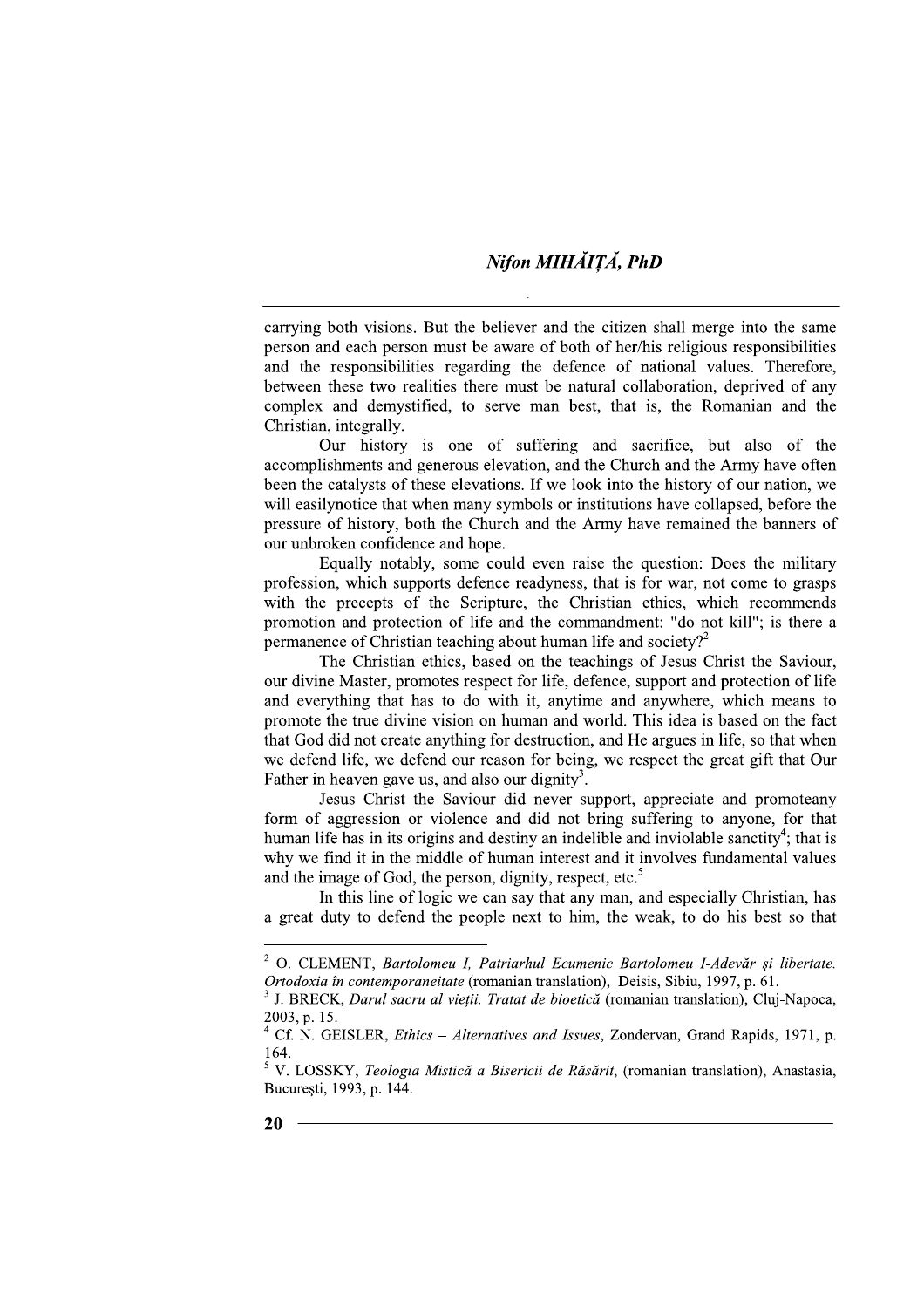### THE MILITARY PROFESSION **AND CHRISTIAN ETHICS**

aggression and violence, everything that might humiliate, or infringe upon human dignity, be removed from the social paradigm<sup>6</sup>.

The military profession, especially as we Romanians know, is a noble institution, which aims to defend the nation, the faith and our country, so that the military is, rather, the one who defends life against any physical aggression, which makes him a true promoter of life.

However, in the Christian theology the problem of reporting Christianity to war or the appropriateness of war has often arisen, so that ecclesiastical personalities, such as St. Ambrose of Mediolan or Fer. Augustine argued that any war of defence or seeking peace and harmony and where fairness and justice prevail, is a just one<sup>7</sup>.

A just war must be based on love, on love of neighbour, of his inviolable respect for the dignity and winning peace<sup>8</sup>. Besides this perspective, we have to take into account the fact that when defending on the weak and alone ones, who can not defend themselves and support a just cause, the one persecuted, or terrorized, we promote, in fact, peace and dignity of the human divine face<sup>9</sup>.

Surely, in any case we must promote and defend life, this is a universal responsibility, so, we must say firmly that defending life means to defend the dignity of the human image of God, that is, giving God that honour and satisfaction that is only His and Him only He inheres.

However, not getting involved when our close ones or neighbours are suffering, are assaulted and human dignity is violated and is still a sin, for it is indifference that makes us partakers of murder. Our history demonstrates that when civilized and Christian states were not involved, for example, when the Nazi threat grew, it was worse and more crimes were committed, even the Holocaust, to the destruction of not repairing.

In this view, and by taking into account these principles, we believe the military profession does not violate the Christian ethics, and many military saints and heroes fully demonstrate that, in fact, the cult of heroes, of those who sacrificed themselves to defend others. The Logic of defence of the defenceless, of the weak and small is in accordance with the logic of sacrifice and can be considered neither inhuman nor non-Christian.

A testament to this understanding is that the Church established as day of remembrance of the heroes of the nation the Celebration of the Exaltation of God,

 $6$  O.CLEMENT, *Viata din inima morții*, (romanian translation), Pandora, Târgoviște, 2001, p. 60.

Ibidem, p. 90.

 $8$  Ibidem, p. 93.

<sup>&</sup>lt;sup>9</sup> D. ATKINSON, Peace in our time?, Eerdmans, Grand Rapids, 1985, p. 13.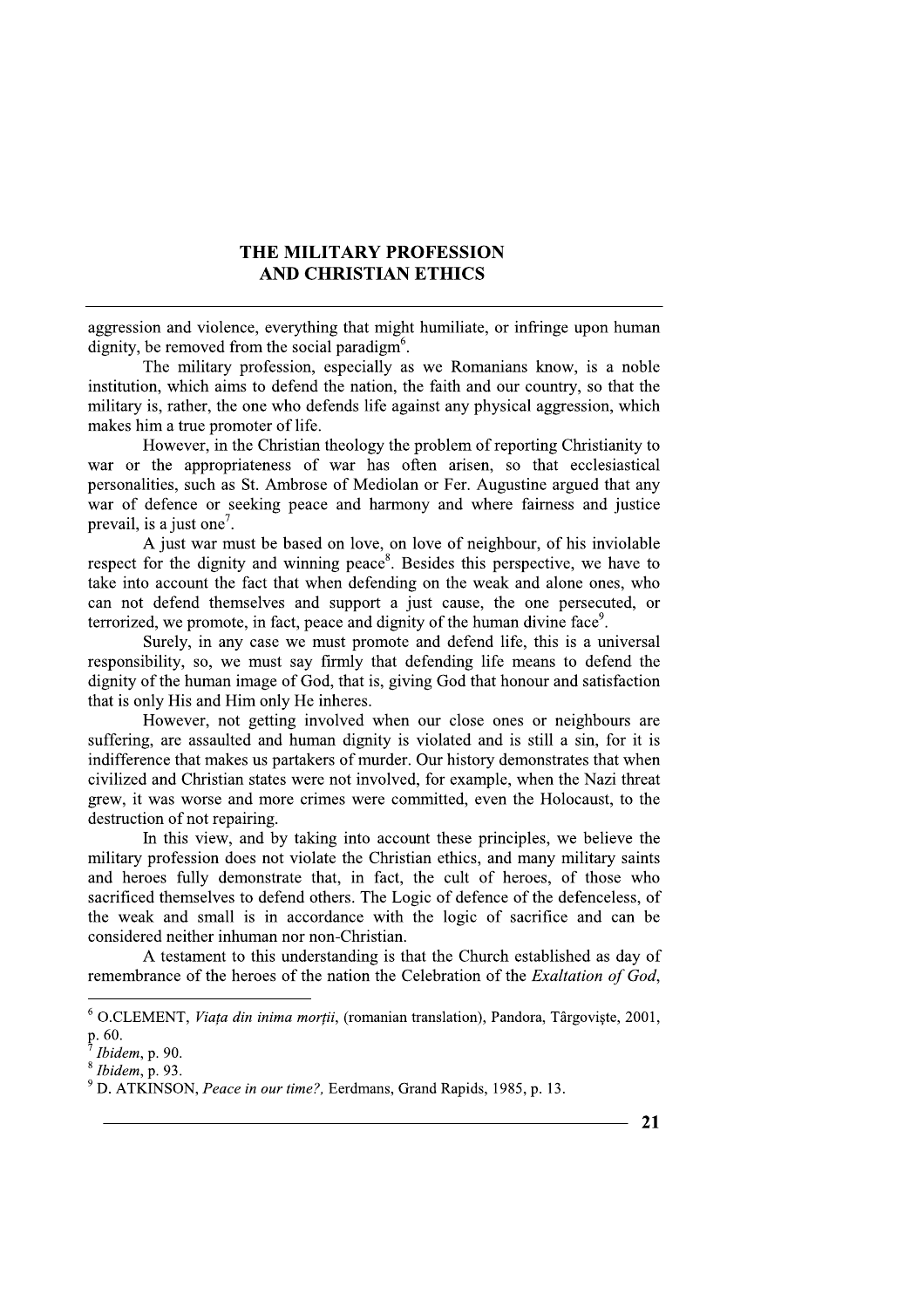## Nifon MIHĂITĂ, PhD

which is a special day to honour the sacrifice of those who gave their lives to defend our faith and our country's forefathers. Heroes, as living sacrifices, have faith in Lord and stood firm in front of Him and believe in the eternal, bestowed with the consciousness of defending perennial and fundamental values in support of our hope and our world.

Christianity is an intrinsic part of our nation, since we Romanians have no date for the official christening, as the Gospel of Jesus Christ came, mysteriously and gradually, in the training of the Romanian people. This is also why the Church and the Romanian nation have are closely and deeply connected, because all the great national moments were moulded by the spirit of Orthodoxy.

Our Churchhas been for every Romanian the fundamental pillar for national cravings. As an active participant in all important moments of the Romanian nation, the Orthodox Church is, indeed, creating national history so that it provides our nation today - as it did in the past - safety, reliability and stability.

The Chaplain and the soldier are two essential parts of the community in which they operate, enjoying thus great respect for they build certainty, one in the spiritual life, the other in the material one, but both are seen as defendants and supporters of this great divine gift which is life, so that they, without fail, are true servants of life.

The Church is ready to enhance, along with the Army, the values of democracy, human rights and respect of the laws, to foster inter-religious and ecumenical dialogue in the spirit of truth, justice and love, to perform the service of God, by whatever name we give Him, a great work of moral reconstruction and raising of our whole nation.

In these times of turmoil, when the threat of war is, in many parts of the world, a powerful reality, we can assert that peace should be supported strongly by religious topos, but not the secular one, as the world has suffered enough because fanatics seeking to impose their will through fear and murder ... (therefore) peace is not only a novelty, but an opportunity to promote a fair coexistence among people, after too many years of conflict and rivalries, sometimes made in the name of  $God^{10}$ 

The mission of the Romanian Orthodox Church, and also of the Army (already integrated into the North Atlantic structures) of our country, in the united Europe, is that of being faithful witnesses to reconciliation and peace, true enlightenment, durable and robust supports for spiritual and material development.

<sup>&</sup>lt;sup>10</sup> BARTOLOMEU I, Discurs în fața președintelui României, București, 22 octombrie 2004.